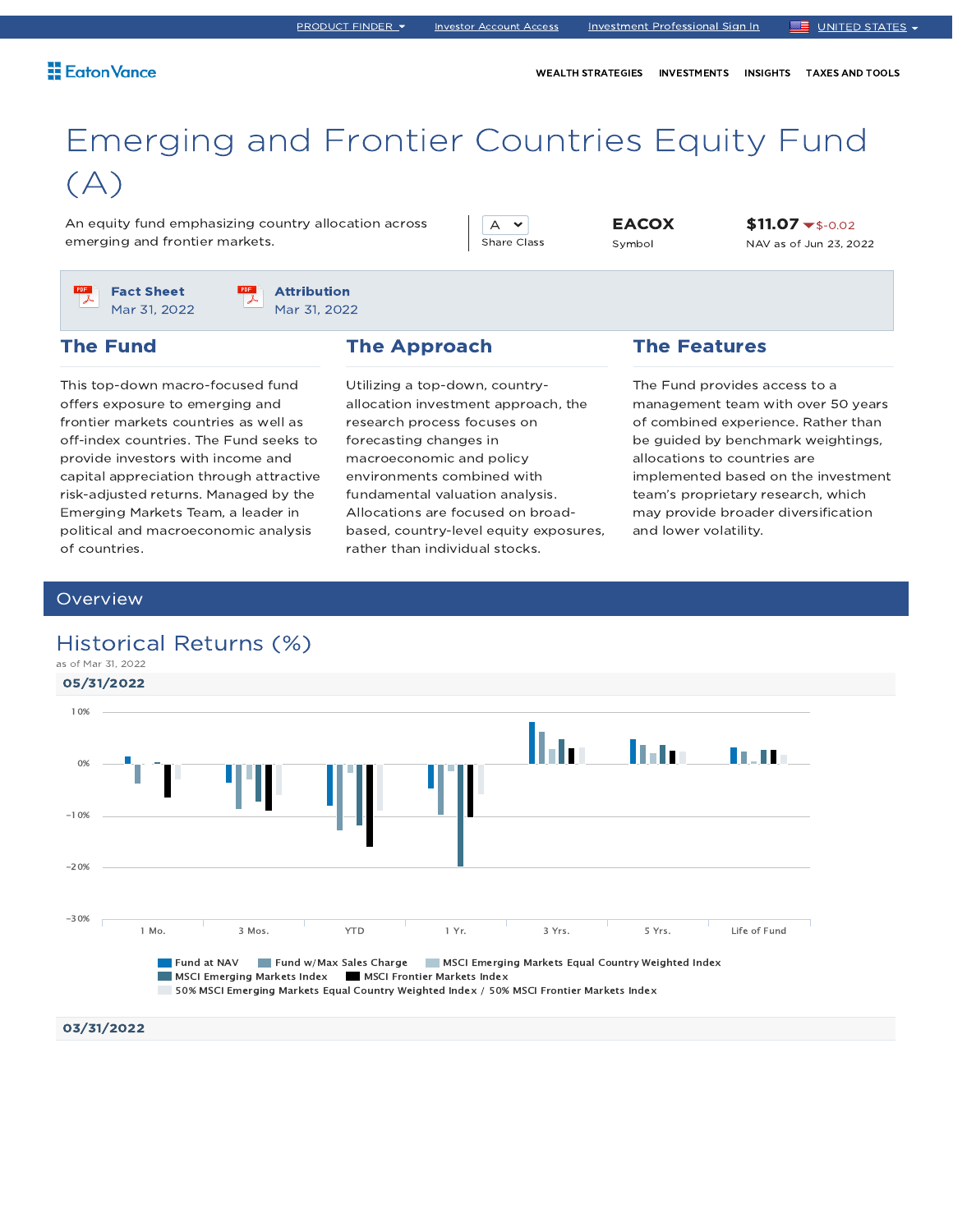

**Fund at NAV Fund w/Max Sales Charge MSCI Emerging Markets Equal Country Weighted Index** MSCI Emerging Markets Index MSCI Frontier Markets Index 50% MSCI Emerging Markets Equal Country Weighted Index / 50% MSCI Frontier Markets Index

| 05/31/2022                                                                                  |      |               |                           |                                  |      |                |           |
|---------------------------------------------------------------------------------------------|------|---------------|---------------------------|----------------------------------|------|----------------|-----------|
| <b>Fund at NAV</b>                                                                          |      |               | $1.62 - 3.63 - 8.01$      | $-4.75$                          |      | 8.35 4.98 3.34 |           |
| Fund w/Max Sales Charge                                                                     |      |               | -3.71 -8.72 -12.85        | $-9.74$                          |      | 6.43 3.85 2.63 |           |
| MSCI Emerging Markets Equal Country Weighted Index <sup>1</sup>                             |      | $0.21 - 2.89$ | $-1.68$                   | $-1.46$                          | 3.17 |                | 2.21 0.56 |
| MSCI Emerging Markets Index <sup>2</sup>                                                    |      |               |                           | $0.44$ $-7.29$ $-11.76$ $-19.83$ |      | 4.99 3.80 2.90 |           |
| <b>MSCI Frontier Markets Index<sup>3</sup></b>                                              |      |               |                           | $-6.37 - 9.04 - 16.11 - 10.34$   |      | 3.20 2.89 3.04 |           |
| 50% MSCI Emerging Markets Equal Country Weighted Index / 50% MSCI Frontier Markets<br>Index |      |               |                           | $-3.08$ $-5.94$ $-9.05$ $-5.80$  |      | 3.42 2.73 1.96 |           |
| 03/31/2022                                                                                  |      |               |                           |                                  |      |                |           |
| <b>Fund at NAV</b>                                                                          |      |               | $-1.78 -6.24 -6.24$       | 3.71                             |      | 7.84 6.58 3.65 |           |
| Fund w/Max Sales Charge                                                                     |      |               | $-6.96$ $-11.62$ $-11.62$ | $-2.23$                          |      | 5.73 5.32 2.92 |           |
| MSCI Emerging Markets Equal Country Weighted Index <sup>1</sup>                             | 2.92 | 4.20          | 4.20                      | 10.55                            |      | 4.28 4.57 1.27 |           |
| MSCI Emerging Markets Index <sup>2</sup>                                                    |      |               | $-2.26 -6.97 -6.97$       | $-11.37$                         |      | 4.93 5.97 3.60 |           |
| MSCI Frontier Markets Index <sup>3</sup>                                                    |      |               | $-0.14$ $-7.90$ $-7.90$   | 9.39                             |      | 7.28 5.96 4.25 |           |
|                                                                                             |      |               |                           |                                  |      |                |           |

Past performance is no guarantee of future results. Investment return and principal value will fluctuate so that shares, when redeemed, may be worth more or less than their original cost. Performance is for the stated time period only; due to market volatility, the Fund's current performance may be lower or higher than quoted. Returns are historical and are calculated by determining the percentage change in net asset value (NAV) with all distributions reinvested. Returns for other classes of shares offered by the Fund are different. Performance less than or equal to one year is cumulative. Total return prior to the commencement of the class reflects returns of the Global Macro Capital Opportunities Portfolio, the separate registered investment company in which the Fund invests. Prior returns are adjusted to reflect any applicable sales charge (but were not adjusted for other expenses). If adjusted for other expenses, returns would be lower. Prior to 5/2/17, Fund was called Eaton Vance Global Macro Capital Opportunities Fund. Max Sales Charge: 5.25%.

#### Fund Facts as of May 31, 2022

| as OI May 31, ZUZZ               |              |
|----------------------------------|--------------|
| <b>Class A Inception</b>         | 11/03/2014   |
| <b>Performance Inception</b>     | 11/01/2013   |
| <b>Investment Objective</b>      | Total return |
| <b>Total Net Assets</b>          | \$190.3M     |
| <b>Minimum Investment</b>        | \$1000       |
| <b>Expense Ratio<sup>4</sup></b> | 1.65%        |
| <b>CUSIP</b>                     | 27826A789    |

### Top 10 Holdings  $(\%)^5$ as of Mar 31, 2022

| $0.9 \times 1.191 \times 1.2022$                 |     |
|--------------------------------------------------|-----|
| <b>Taiwan Semiconductor Manufacturing Co Ltd</b> | 4.4 |
| <b>Commercial International Bank Egypt Sae</b>   | 3.6 |
| <b>Samsung Electronics Co Ltd</b>                | 3.2 |
| Nova Ljubljanska Banka Dd Ljubljana              | 3.0 |
| <b>FPT Corp</b>                                  | 2.6 |
| <b>Bank Of Georgia Group Plc</b>                 | 2.5 |
| <b>Bank Of Cyprus Holdings Plc</b>               | 24  |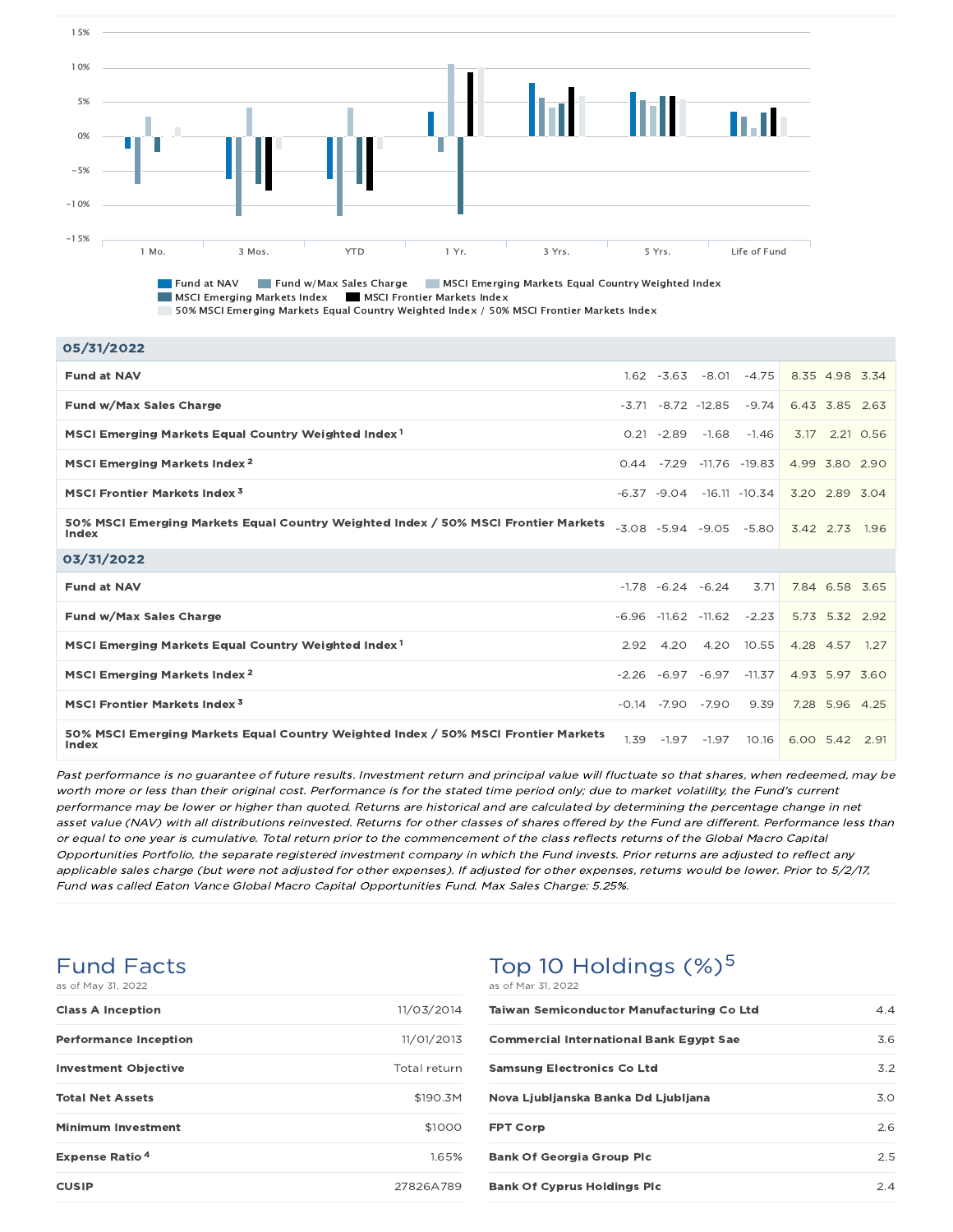| <b>Emirates Telecommunications Group Company Pisc</b> | 24   |
|-------------------------------------------------------|------|
| <b>TBC Bank Group Plc</b>                             | 2.3  |
| First Abu Dhabi Bank PJSC                             | フフ   |
| Total                                                 | 28.6 |

# Morningstar Rating™

as of May 31, 2022

| <b>Time Period</b> | Rating | Funds in<br>Diversified Emerging Mkts<br>Category |
|--------------------|--------|---------------------------------------------------|
| Overall            | ****   | 731                                               |
| 3 Years            | ****   | 731                                               |
| 5 Years            | ****   | 630                                               |
| 10 Years           |        | 364                                               |

The Morningstar Rating™ for funds, or "star rating", is calculated for managed products (including mutual funds and exchange-traded funds) with at least a three-year history. Exchange-traded funds and open-ended mutual funds are considered a single population for comparative purposes. It is calculated based on a Morningstar Risk-Adjusted Return measure that accounts for variation in a managed product's monthly excess performance, placing more emphasis on downward variations and rewarding consistent performance. The top 10% of products in each product category receive 5 stars, the next 22.5% receive 4 stars, the next 35% receive 3 stars, the next 22.5% receive 2 stars, and the bottom 10% receive 1 star.

The Overall Morningstar Rating for a managed product is derived from a weighted average of the performance figures associated with its three-, five-, and 10-year (if applicable) Morningstar Rating metrics. The weights are: 100% three-year rating for 36-59 months of total returns, 60% five-year rating/40% three-year rating for 60-119 months of total returns, and 50% 10-year rating/30% five-year rating/20% three-year rating for 120 or more months of total returns. While the 10-year overall star rating formula seems to give the most weight to the 10-year period, the most recent three-year period actually has the greatest impact because it is included in all three rating periods. Star ratings do not reflect the effect of any applicable sales load. Hollow stars denote Morningstar Extended Performance Ratings and are considered estimates based on the performance of the fund's oldest share class, adjusted for fees and expenses.

©2022 Morningstar. All Rights Reserved. The information contained herein: (1) is proprietary to Morningstar and/or its content providers; (2) may not be copied or distributed; and (3) is not warranted to be accurate, complete or timely. Neither Morningstar nor its content providers are responsible for any damages or losses arising from any use of this information.

## Portfolio Management

| Marshall L. Stocker, Ph.D., CFA | Managed Fund since inception |
|---------------------------------|------------------------------|
| John R. Baur                    | Managed Fund since inception |

Portfolio profile subject to change due to active management. Percentages may not total 100% due to rounding. Fund primarily invests in an affiliated investment company (Portfolio) with the same objective(s) and policies as the Fund and may also invest directly. References to investments are to the aggregate holdings of the Fund and the Portfolio.

## About Risk:

The value of investments held by the Fund may increase or decrease in response to economic, and financial events (whether real, expected or perceived) in the U.S. and global markets. The value of equity securities is sensitive to stock market volatility. When interest rates rise, the value of preferred stocks will generally decline. Investments in foreign instruments or currencies can involve greater risk and volatility than U.S. investments because of adverse market, economic, political, regulatory, geopolitical, currency exchange rates or other conditions. In emerging or frontier countries, these risks may be more significant. The Fund's exposure to derivatives involves risks different from, or possibly greater than, the risks associated with investing directly in securities and other investments. Derivatives instruments can be highly volatile, result in leverage (which can increase both the risk and return potential of the Fund), and involve risks in addition to the risks of the underlying instrument on which the derivative is based, such as counterparty, correlation and liquidity risk. If a counterparty is unable to honor its commitments, the value of Fund shares may decline and/or the Fund could experience delays in the return of collateral or other assets held by the counterparty. Because the Fund may invest significantly in a particular geographic region or country, value of Fund shares may fluctuate more than a fund with less exposure to such areas. A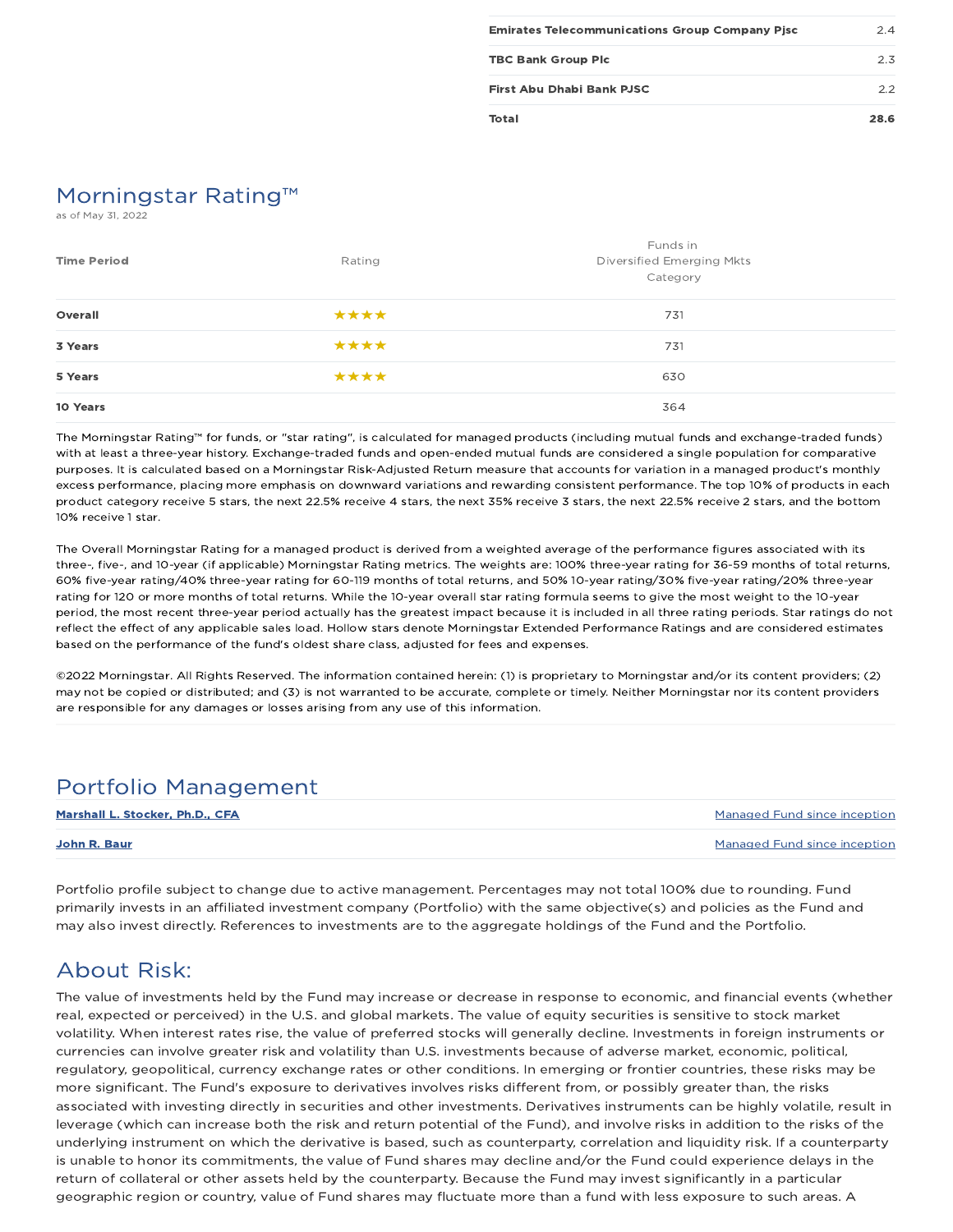nondiversified fund may be subject to greater risk by investing in a smaller number of investments than a diversified fund. The Fund is exposed to liquidity risk when trading volume, lack of a market maker or trading partner, large position size, market conditions, or legal restrictions impair its ability to sell particular investments or to sell them at advantageous market prices. The impact of the coronavirus on global markets could last for an extended period and could adversely affect the Fund's performance. No fund is a complete investment program and you may lose money investing in a fund. The Fund may engage in other investment practices that may involve additional risks and you should review the Fund prospectus for a complete description.

1. MSCI Emerging Markets Equal Country Weighted Index is an unmanaged index of emerging markets common stock where each country within the index has the same weight.

2. MSCI Emerging Markets Index is an unmanaged index of emerging markets common stocks. Unless otherwise stated, index returns do not reflect the effect of any applicable sales charges, commissions, expenses, taxes or leverage, as applicable. It is not possible to invest directly in an index. Historical performance of the index illustrates market trends and does not represent the past or future performance of the fund. MSCI indexes are net of foreign withholding taxes. Source: MSCI. MSCI data may not be reproduced or used for any other purpose. MSCI provides no warranties, has not prepared or approved this report, and has no liability hereunder. 3. MSCI Frontier Markets Index is an unmanaged index that measures the performance of stock markets with less-developed economies and financial markets than emerging markets, and that typically have more restrictions on foreign stock ownership. Unless otherwise stated, index returns do not reflect the effect of any applicable sales charges, commissions, expenses, taxes or leverage, as applicable. It is not possible to invest directly in an index. Historical performance of the index illustrates market trends and does not represent the past or future performance of the fund. MSCI indexes are net of foreign withholding taxes. Source: MSCI. MSCI data may not be reproduced or used for any other purpose. MSCI provides no warranties, has not prepared or approved this report, and has no liability hereunder.

4. Source: Fund prospectus.

5. Percent of total net assets, ex cash and equivalents.

### Performance

### Historical Returns (%)



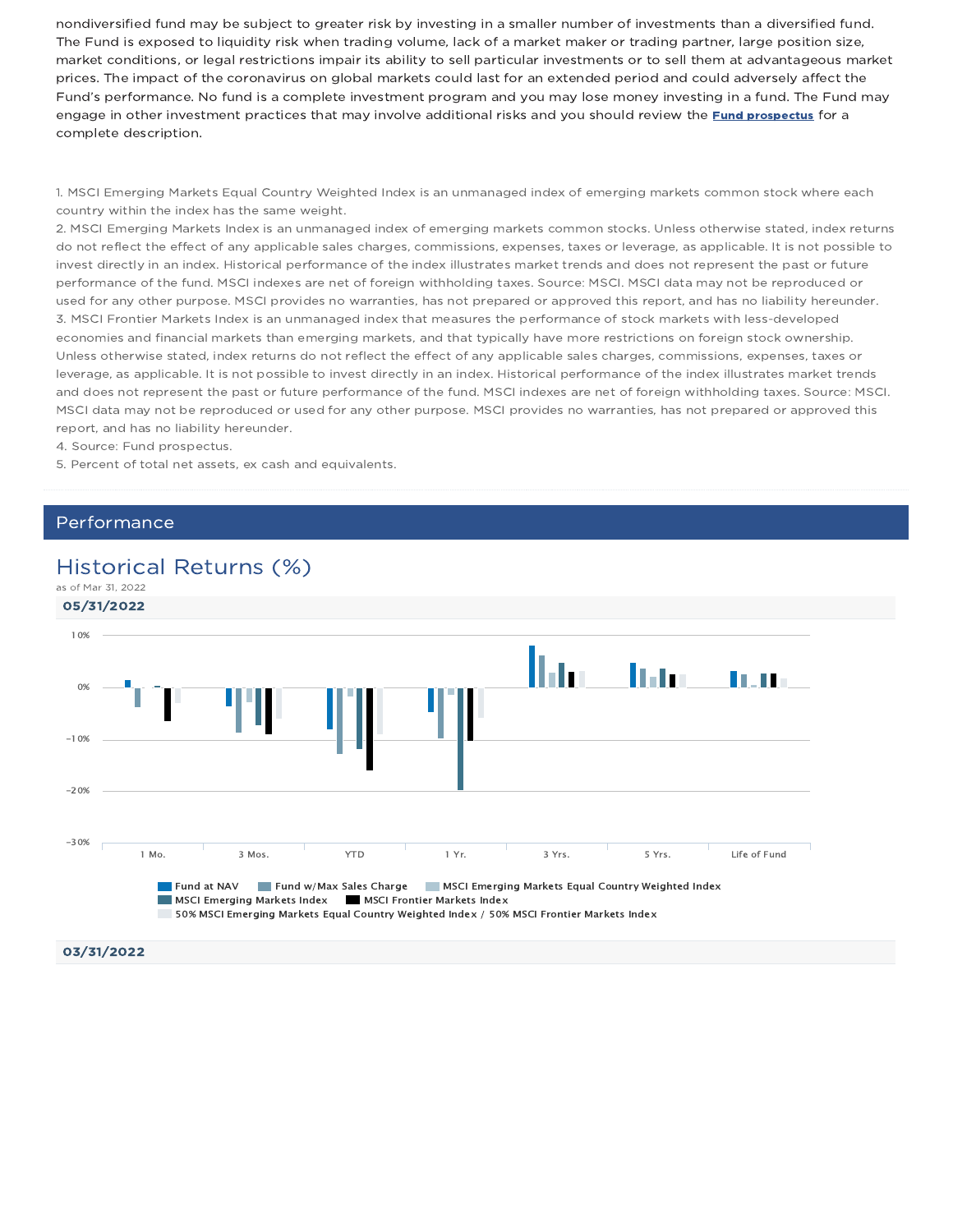

**Fund at NAV Fund w/Max Sales Charge MSCI Emerging Markets Equal Country Weighted Index** MSCI Emerging Markets Index MSCI Frontier Markets Index 50% MSCI Emerging Markets Equal Country Weighted Index / 50% MSCI Frontier Markets Index

| 05/31/2022                                                                                  |      |                         |                                  |                                |                |                |  |
|---------------------------------------------------------------------------------------------|------|-------------------------|----------------------------------|--------------------------------|----------------|----------------|--|
| <b>Fund at NAV</b>                                                                          |      |                         | $1.62 - 3.63 - 8.01$             | $-4.75$                        | 8.35 4.98 3.34 |                |  |
| Fund w/Max Sales Charge                                                                     |      |                         | $-3.71 - 8.72 - 12.85$           | $-9.74$                        | 6.43 3.85 2.63 |                |  |
| MSCI Emerging Markets Equal Country Weighted Index <sup>1</sup>                             |      | $0.21 - 2.89$           | $-1.68$                          | $-1.46$                        |                | 3.17 2.21 0.56 |  |
| MSCI Emerging Markets Index <sup>2</sup>                                                    |      |                         | $0.44$ $-7.29$ $-11.76$ $-19.83$ |                                | 4.99 3.80 2.90 |                |  |
| <b>MSCI Frontier Markets Index<sup>3</sup></b>                                              |      |                         |                                  | $-6.37 - 9.04 - 16.11 - 10.34$ | 3.20 2.89 3.04 |                |  |
| 50% MSCI Emerging Markets Equal Country Weighted Index / 50% MSCI Frontier Markets<br>Index |      |                         | $-3.08$ $-5.94$ $-9.05$ $-5.80$  |                                | 3.42 2.73 1.96 |                |  |
|                                                                                             |      |                         |                                  |                                |                |                |  |
| 03/31/2022                                                                                  |      |                         |                                  |                                |                |                |  |
| <b>Fund at NAV</b>                                                                          |      | $-1.78$ $-6.24$ $-6.24$ |                                  | 3.71                           | 7.84 6.58 3.65 |                |  |
| Fund w/Max Sales Charge                                                                     |      |                         | $-6.96$ $-11.62$ $-11.62$        | $-2.23$                        | 5.73 5.32 2.92 |                |  |
| MSCI Emerging Markets Equal Country Weighted Index <sup>1</sup>                             | 2.92 | 4.20                    |                                  | 4.20 10.55                     | 4.28 4.57 1.27 |                |  |
| MSCI Emerging Markets Index <sup>2</sup>                                                    |      |                         | $-2.26 -6.97 -6.97$              | $-11.37$                       | 4.93 5.97 3.60 |                |  |
| <b>MSCI Frontier Markets Index<sup>3</sup></b>                                              |      |                         | $-0.14$ $-7.90$ $-7.90$          | 9.39                           |                | 7.28 5.96 4.25 |  |

Past performance is no guarantee of future results. Investment return and principal value will fluctuate so that shares, when redeemed, may be worth more or less than their original cost. Performance is for the stated time period only; due to market volatility, the Fund's current performance may be lower or higher than quoted. Returns are historical and are calculated by determining the percentage change in net asset value (NAV) with all distributions reinvested. Returns for other classes of shares offered by the Fund are different. Performance less than or equal to one year is cumulative. Total return prior to the commencement of the class reflects returns of the Global Macro Capital Opportunities Portfolio, the separate registered investment company in which the Fund invests. Prior returns are adjusted to reflect any applicable sales charge (but were not adjusted for other expenses). If adjusted for other expenses, returns would be lower. Prior to 5/2/17, Fund was called Eaton Vance Global Macro Capital Opportunities Fund. Max Sales Charge: 5.25%.

## Calendar Year Returns (%)

|                                                                                      | 2012  |      | 2013 2014 | 2015 2016                                | 2017 | 2018                                                 | 2019  | -2020 | 2021       |
|--------------------------------------------------------------------------------------|-------|------|-----------|------------------------------------------|------|------------------------------------------------------|-------|-------|------------|
| <b>Fund at NAV</b>                                                                   |       |      |           |                                          |      | $-$ -5.50 -13.46 8.23 31.21 -14.76 12.34 13.19 13.05 |       |       |            |
| MSCI Emerging Markets Equal Country Weighted Index <sup>1</sup>                      | 22.81 |      |           |                                          |      | -6.95 -4.09 -19.48 11.95 26.42 -12.47 12.49 -2.20    |       |       | 616        |
| <b>MSCI Emerging Markets Index<sup>2</sup></b>                                       |       |      |           | $18.22 - 2.60 - 2.19 - 14.92$            |      | 11.19 37.28 -14.58 18.42 18.31 -2.54                 |       |       |            |
| <b>MSCI Frontier Markets Index<sup>3</sup></b>                                       |       |      |           | 8.85 25.89 6.84 -14.46 2.66 31.86 -16.41 |      |                                                      | 17.99 |       | 1.43 19.73 |
| 50% MSCI EM Equal Country Weighted Index / 50% MSCI Frontier<br><b>Markets Index</b> | 15.93 | 8.49 |           |                                          |      | 1.40 -16.97 4.53 29.19 -14.42 15.40 -0.07            |       |       | 12.86      |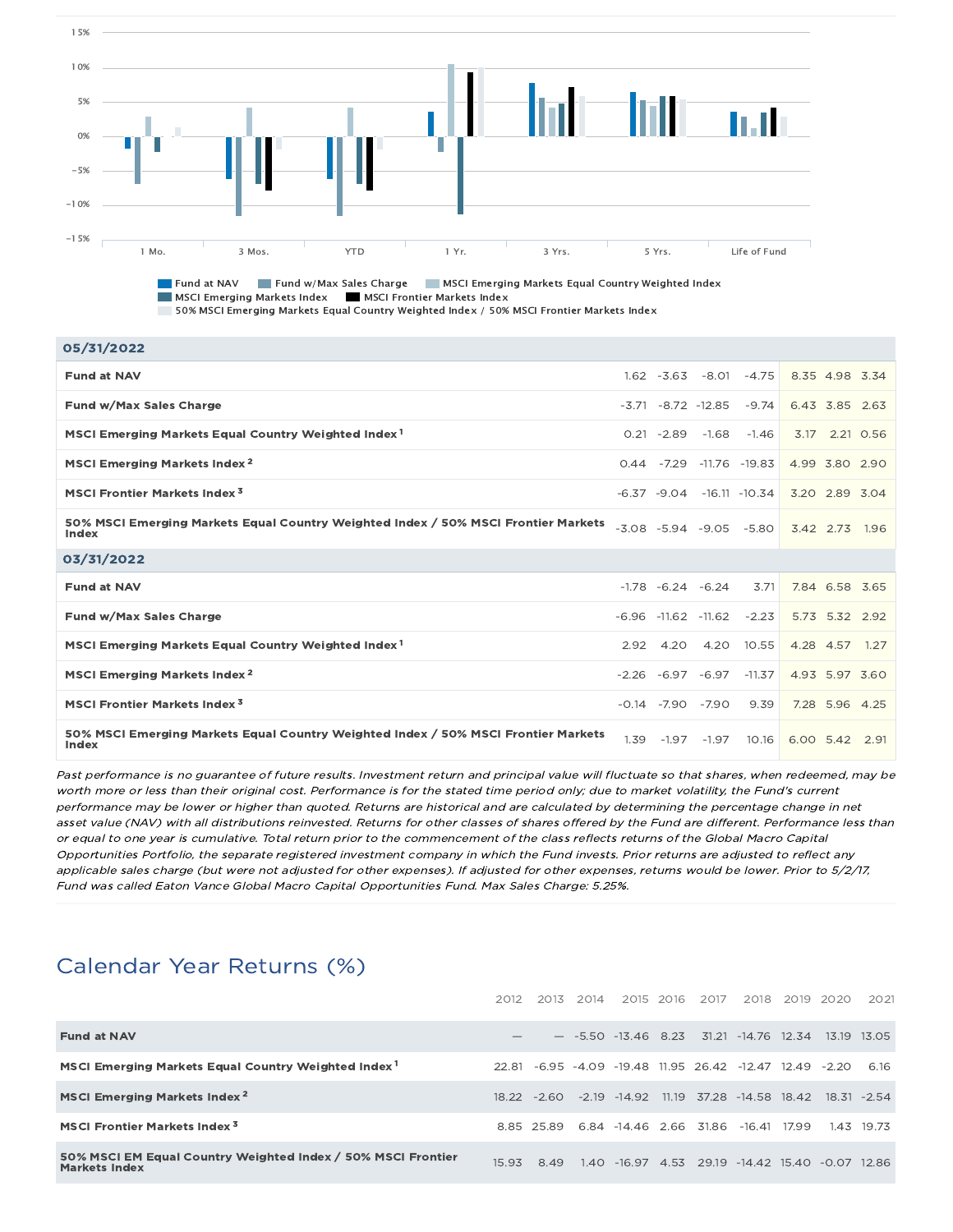## Fund Facts

| <b>Expense Ratio<sup>4</sup></b> | 1.65%      |
|----------------------------------|------------|
| <b>Class A Inception</b>         | 11/03/2014 |
| <b>Performance Inception</b>     | 11/01/2013 |

## Risk Measures (3 Year)<sup>6</sup>

| as of May 31, 2022                |       |
|-----------------------------------|-------|
| Alpha (%)                         | 5.57  |
| <b>Beta</b>                       | 0.78  |
| <b>Standard Deviation (%)</b>     | 18.03 |
| <b>Sharpe Ratio</b>               | 0.42  |
| Downside Market Capture Ratio (%) | 69.36 |

## Morningstar Rating™

as of May 31, 2022

| <b>Time Period</b> | Rating | Funds in<br>Diversified Emerging Mkts<br>Category |
|--------------------|--------|---------------------------------------------------|
| Overall            | ****   | 731                                               |
| 3 Years            | ****   | 731                                               |
| 5 Years            | ****   | 630                                               |
| 10 Years           |        | 364                                               |

The Morningstar Rating™ for funds, or "star rating", is calculated for managed products (including mutual funds and exchange-traded funds) with at least a three-year history. Exchange-traded funds and open-ended mutual funds are considered a single population for comparative purposes. It is calculated based on a Morningstar Risk-Adjusted Return measure that accounts for variation in a managed product's monthly excess performance, placing more emphasis on downward variations and rewarding consistent performance. The top 10% of products in each product category receive 5 stars, the next 22.5% receive 4 stars, the next 35% receive 3 stars, the next 22.5% receive 2 stars, and the bottom 10% receive 1 star.

The Overall Morningstar Rating for a managed product is derived from a weighted average of the performance figures associated with its three-, five-, and 10-year (if applicable) Morningstar Rating metrics. The weights are: 100% three-year rating for 36-59 months of total returns, 60% five-year rating/40% three-year rating for 60-119 months of total returns, and 50% 10-year rating/30% five-year rating/20% three-year rating for 120 or more months of total returns. While the 10-year overall star rating formula seems to give the most weight to the 10-year period, the most recent three-year period actually has the greatest impact because it is included in all three rating periods. Star ratings do not reflect the effect of any applicable sales load. Hollow stars denote Morningstar Extended Performance Ratings and are considered estimates based on the performance of the fund's oldest share class, adjusted for fees and expenses.

©2022 Morningstar. All Rights Reserved. The information contained herein: (1) is proprietary to Morningstar and/or its content providers; (2) may not be copied or distributed; and (3) is not warranted to be accurate, complete or timely. Neither Morningstar nor its content providers are responsible for any damages or losses arising from any use of this information.

## NAV History

| Date         | <b>NAV</b> | NAV Change |
|--------------|------------|------------|
| Jun 22, 2022 | \$11.09    | $-$0.16$   |
| Jun 21, 2022 | \$11.25    | \$0.08     |
| Jun 17, 2022 | \$11.17    | $-$0.04$   |
| Jun 16, 2022 | \$11.21    | $-$0.16$   |
| Jun 15, 2022 | \$11.37    | \$0.09     |
| Jun 14, 2022 | \$11.28    | \$0.03     |
| Jun 13, 2022 | \$11.25    | $-$0.36$   |
| Jun 10, 2022 | \$11.61    | $-$0.18$   |
| Jun 09, 2022 | \$11.79    | $-$0.20$   |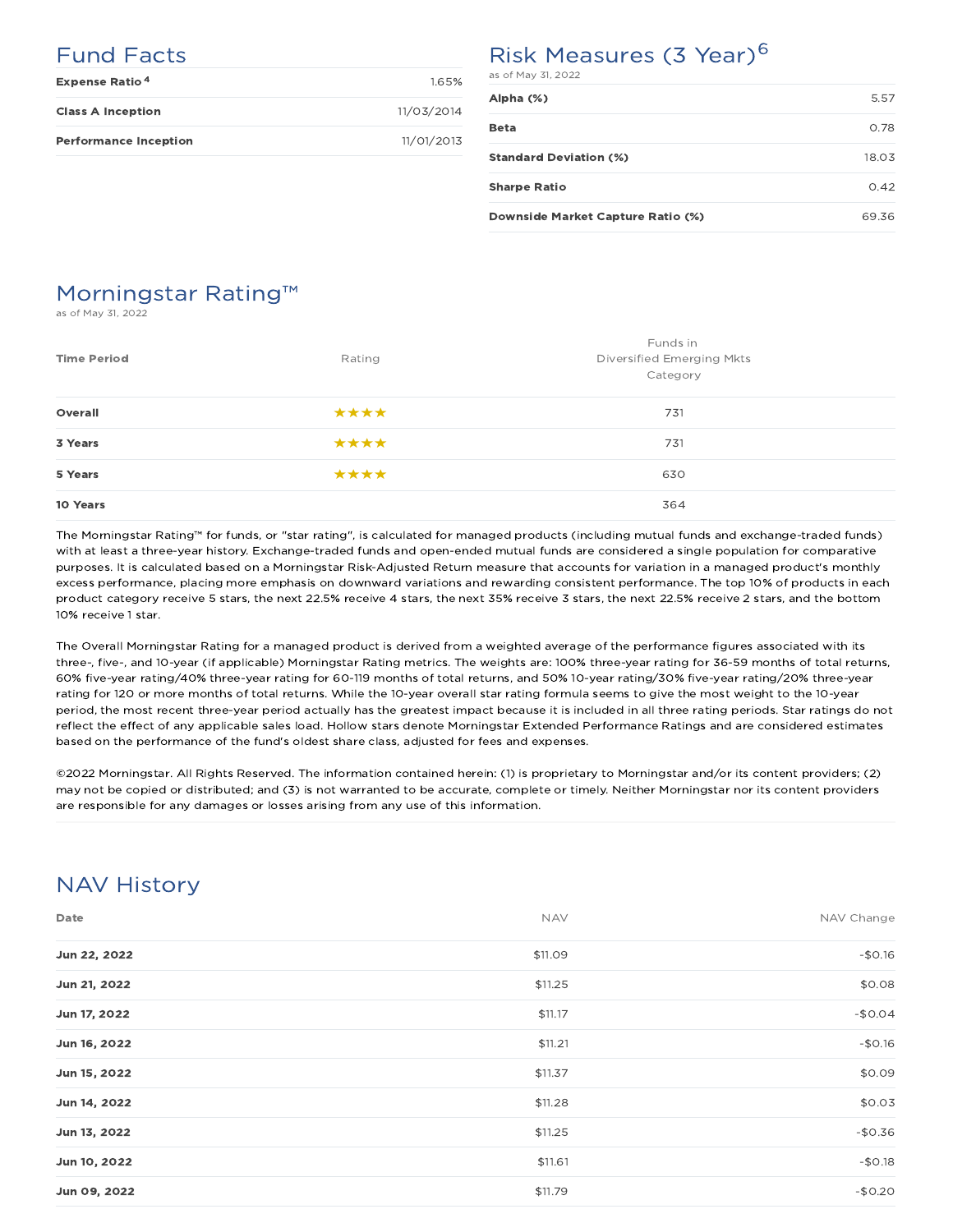| Date         | <b>NAV</b> | NAV Change |
|--------------|------------|------------|
| Jun 08, 2022 | \$11.99    | \$0.05     |

# Distribution History 7

| Ex-Date      | Distribution | Reinvest NAV |
|--------------|--------------|--------------|
| Dec 29, 2021 | \$0.09590    | \$12.92      |
| Dec 27, 2019 | \$0.18110    | \$10.41      |

No records in this table indicates that there has not been a distribution greater than .0001 within the past 3 years. Fund prospectus

# Capital Gain History<sup>7</sup>

| Ex-Date                                                                                                            | Short-Term | Long-Term | Reinvest NAV |
|--------------------------------------------------------------------------------------------------------------------|------------|-----------|--------------|
| Dec 29, 2021                                                                                                       |            | \$0.21780 | \$12.92      |
| No recorde in this table indicates that there has not been a capital gain greater than 0001 within the past Zwazrs |            |           |              |

No records in this table indicates that there has not been a capital gain greater than .0001 within the past 3 years. Fund prospectus

Portfolio profile subject to change due to active management. Percentages may not total 100% due to rounding. Fund primarily invests in an affiliated investment company (Portfolio) with the same objective(s) and policies as the Fund and may also invest directly. References to investments are to the aggregate holdings of the Fund and the Portfolio.

## About Risk:

The value of investments held by the Fund may increase or decrease in response to economic, and financial events (whether real, expected or perceived) in the U.S. and global markets. The value of equity securities is sensitive to stock market volatility. When interest rates rise, the value of preferred stocks will generally decline. Investments in foreign instruments or currencies can involve greater risk and volatility than U.S. investments because of adverse market, economic, political, regulatory, geopolitical, currency exchange rates or other conditions. In emerging or frontier countries, these risks may be more significant. The Fund's exposure to derivatives involves risks different from, or possibly greater than, the risks associated with investing directly in securities and other investments. Derivatives instruments can be highly volatile, result in leverage (which can increase both the risk and return potential of the Fund), and involve risks in addition to the risks of the underlying instrument on which the derivative is based, such as counterparty, correlation and liquidity risk. If a counterparty is unable to honor its commitments, the value of Fund shares may decline and/or the Fund could experience delays in the return of collateral or other assets held by the counterparty. Because the Fund may invest significantly in a particular geographic region or country, value of Fund shares may fluctuate more than a fund with less exposure to such areas. A nondiversified fund may be subject to greater risk by investing in a smaller number of investments than a diversified fund. The Fund is exposed to liquidity risk when trading volume, lack of a market maker or trading partner, large position size, market conditions, or legal restrictions impair its ability to sell particular investments or to sell them at advantageous market prices. The impact of the coronavirus on global markets could last for an extended period and could adversely affect the Fund's performance. No fund is a complete investment program and you may lose money investing in a fund. The Fund may engage in other investment practices that may involve additional risks and you should review the Fund prospectus for a complete description.

1. MSCI Emerging Markets Equal Country Weighted Index is an unmanaged index of emerging markets common stock where each country within the index has the same weight.

2. MSCI Emerging Markets Index is an unmanaged index of emerging markets common stocks. Unless otherwise stated, index returns do not reflect the effect of any applicable sales charges, commissions, expenses, taxes or leverage, as applicable. It is not possible to invest directly in an index. Historical performance of the index illustrates market trends and does not represent the past or future performance of the fund. MSCI indexes are net of foreign withholding taxes. Source: MSCI. MSCI data may not be reproduced or used for any other purpose. MSCI provides no warranties, has not prepared or approved this report, and has no liability hereunder. 3. MSCI Frontier Markets Index is an unmanaged index that measures the performance of stock markets with less-developed economies and financial markets than emerging markets, and that typically have more restrictions on foreign stock ownership. Unless otherwise stated, index returns do not reflect the effect of any applicable sales charges, commissions, expenses, taxes or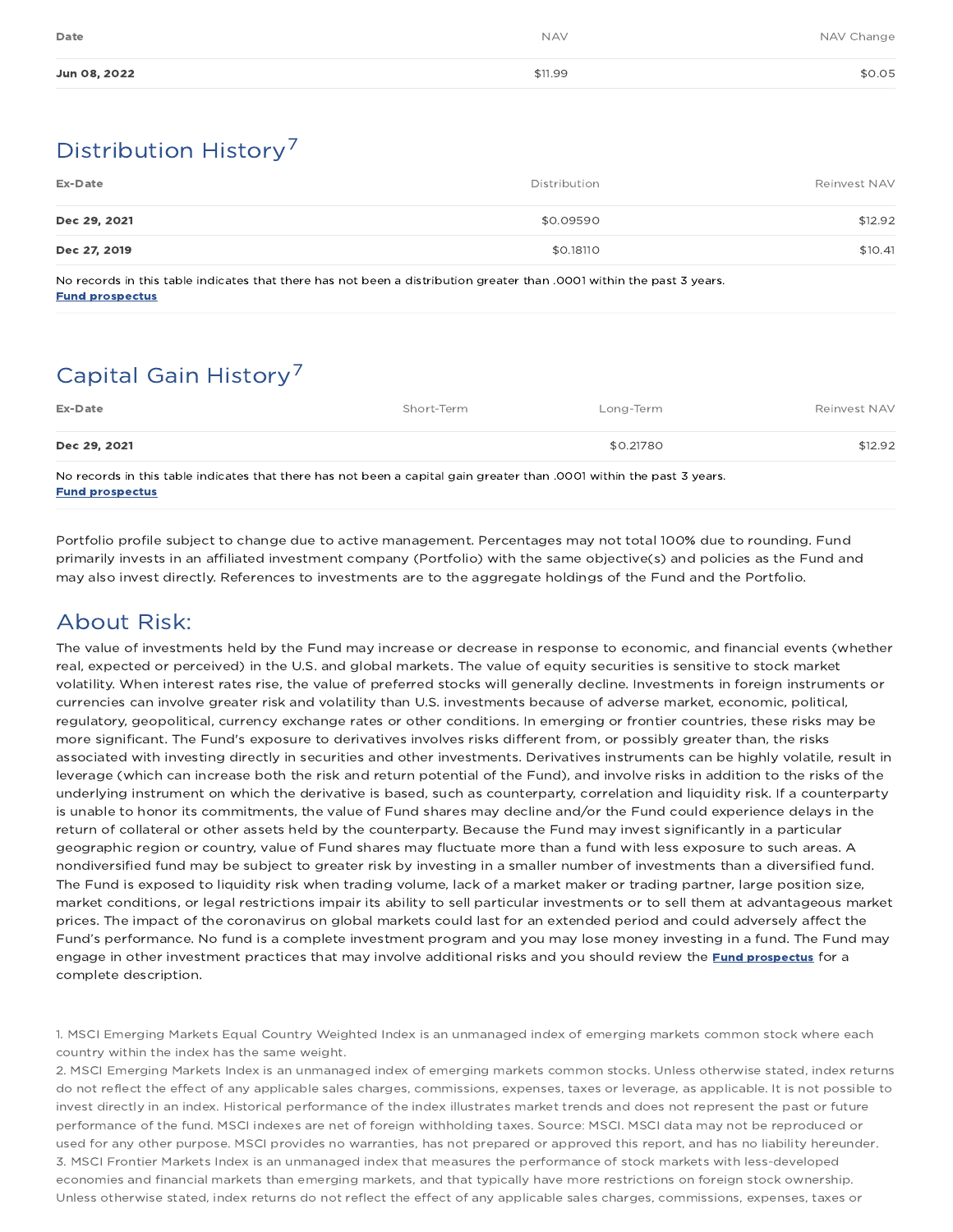leverage, as applicable. It is not possible to invest directly in an index. Historical performance of the index illustrates market trends and does not represent the past or future performance of the fund. MSCI indexes are net of foreign withholding taxes. Source: MSCI. MSCI data may not be reproduced or used for any other purpose. MSCI provides no warranties, has not prepared or approved this report, and has no liability hereunder.

4. Source: Fund prospectus.

6. Risk measures calculated against the MSCI Emerging Markets Index. Alpha measures risk-adjusted performance, showing excess return delivered at the same risk level as the benchmark. Beta measures the volatility of a fund relative to the overall market. Standard deviation measures the historic volatility of a fund. Sharpe Ratio uses standard deviation and excess return to determine reward per unit of risk. Downside market capture ratio measures the percentage of the benchmark's returns that was captured by the manager, in periods defined by negative returns for the benchmark.

7. A portion of the Fund's returns may be comprised of return of capital or short term capital gains. The Fund will determine the tax characteristics of all Fund distributions after the end of the calendar year and will provide shareholders such information at that time. Please consult your tax advisor for further information.

### Portfolio

## Portfolio Statistics

| as of Mar 31, 2022              |        |  |
|---------------------------------|--------|--|
| <b>Number of Countries</b>      | 17     |  |
| <b>Emerging-Market Exposure</b> | 73.9%  |  |
| <b>Frontier-Market Exposure</b> | 13.9%  |  |
| <b>Off-Index Exposure</b>       | 10.6%  |  |
| Active Share <sup>8</sup>       | 50.00% |  |



| <b>Comm. Services</b>         | 11.50 | 8.60  |
|-------------------------------|-------|-------|
| <b>Consumer Discretionary</b> | 9.50  | 5.50  |
| <b>Consumer Staples</b>       | 2.40  | 6.30  |
| <b>Energy</b>                 | 2.80  | 6.60  |
| <b>Financials</b>             | 38.60 | 39.40 |
| <b>Futures/TRS</b>            | 1.41  | 0.00  |
| <b>Health Care</b>            | 2.40  | 2.20  |
| <b>Industrials</b>            | 4.70  | 5.40  |
| <b>Information Technology</b> | 14.00 | 5.60  |
| <b>Materials</b>              | 6.30  | 12.00 |
| <b>Real Estate</b>            | 2.60  | 2.20  |
| <b>Utilities</b>              | 2.20  | 6.20  |

# Assets by Country (%)<sup>10</sup>

as of Mar 31, 2022

# GICS Sector Breakdown (%)<sup>5</sup>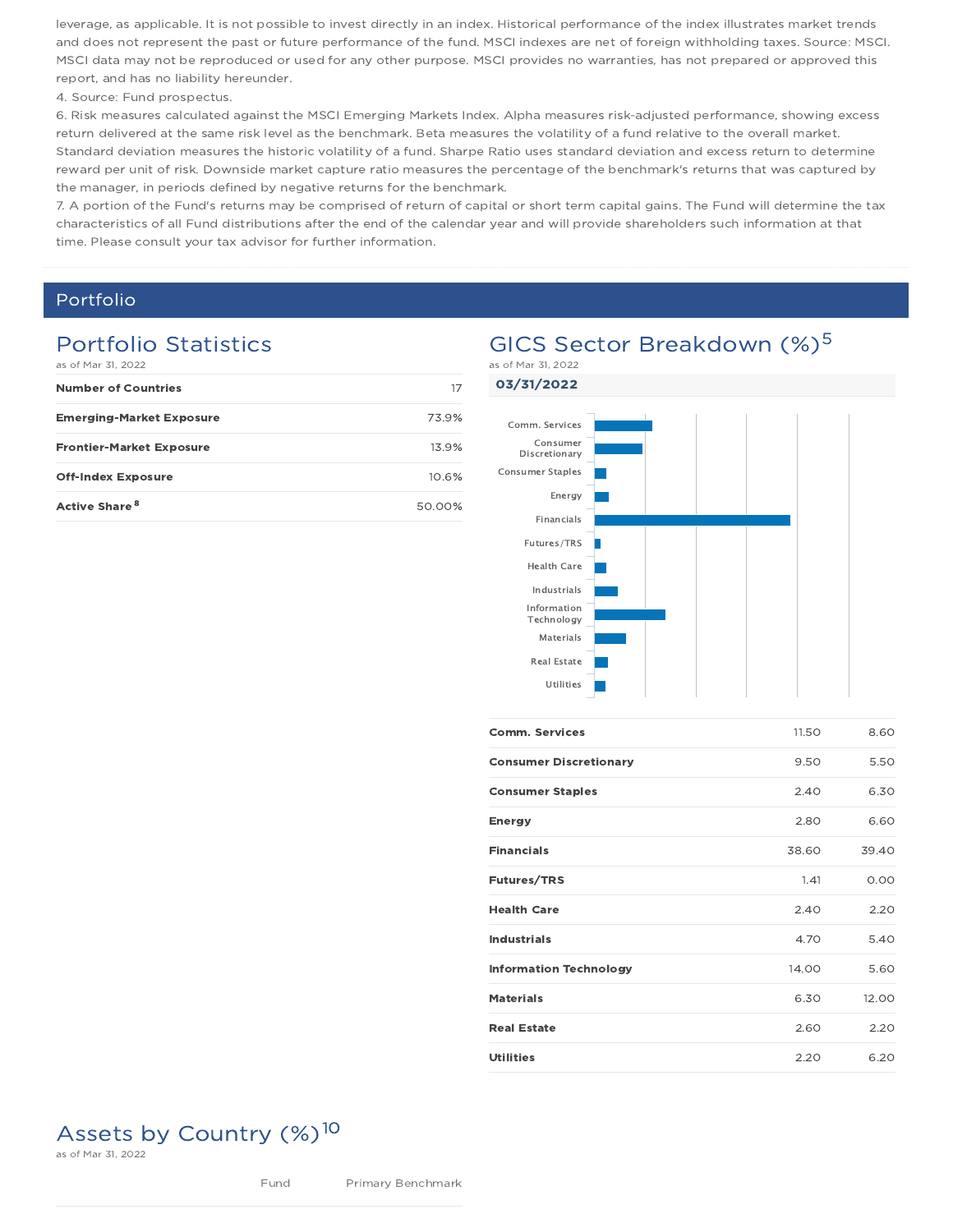| <b>United Arab Emirates</b> | 11.56 | 4.79  |
|-----------------------------|-------|-------|
| Egypt                       | 10.02 | 3.02  |
| <b>Brazil</b>               | 9.65  | 5.33  |
| Korea                       | 9.22  | 3.62  |
| <b>Taiwan</b>               | 9.10  | 3.70  |
| China                       | 8.84  | 3.41  |
| Greece                      | 7.47  | 3.80  |
| Vietnam                     | 6.96  | 0.00  |
| Indonesia                   | 6.62  | 4.36  |
| <b>Other Countries</b>      | 18.92 | 68.26 |

### Fund Holdings (%)<sup>10,11</sup> as of Apr 30, 2022

Holding % of Net Assets MSILF GOVERNMENT PORTFOLIO 17.75% Taiwan Semiconductor Manufacturing Co Ltd 5.44% FPT Corp $\,$  3.92%  $\,$ Bank of Cyprus Holdings PLC 3.70% Samsung Electronics Co Ltd 3.68% Nova Ljubljanska Banka dd 3.26% Emirates Telecommunications Group Co PJSC 3.23% TBC Bank Group PLC 3.18% First Abu Dhabi Bank PJSC 3.05% Bank of Georgia Group PLC 2.85% View All

Portfolio profile subject to change due to active management. Percentages may not total 100% due to rounding. Fund primarily invests in an affiliated investment company (Portfolio) with the same objective(s) and policies as the Fund and may also invest directly. References to investments are to the aggregate holdings of the Fund and the Portfolio.

## About Risk:

The value of investments held by the Fund may increase or decrease in response to economic, and financial events (whether real, expected or perceived) in the U.S. and global markets. The value of equity securities is sensitive to stock market volatility. When interest rates rise, the value of preferred stocks will generally decline. Investments in foreign instruments or currencies can involve greater risk and volatility than U.S. investments because of adverse market, economic, political, regulatory, geopolitical, currency exchange rates or other conditions. In emerging or frontier countries, these risks may be more significant. The Fund's exposure to derivatives involves risks different from, or possibly greater than, the risks associated with investing directly in securities and other investments. Derivatives instruments can be highly volatile, result in leverage (which can increase both the risk and return potential of the Fund), and involve risks in addition to the risks of the underlying instrument on which the derivative is based, such as counterparty, correlation and liquidity risk. If a counterparty is unable to honor its commitments, the value of Fund shares may decline and/or the Fund could experience delays in the return of collateral or other assets held by the counterparty. Because the Fund may invest significantly in a particular geographic region or country, value of Fund shares may fluctuate more than a fund with less exposure to such areas. A nondiversified fund may be subject to greater risk by investing in a smaller number of investments than a diversified fund. The Fund is exposed to liquidity risk when trading volume, lack of a market maker or trading partner, large position size, market conditions, or legal restrictions impair its ability to sell particular investments or to sell them at advantageous market prices. The impact of the coronavirus on global markets could last for an extended period and could adversely affect the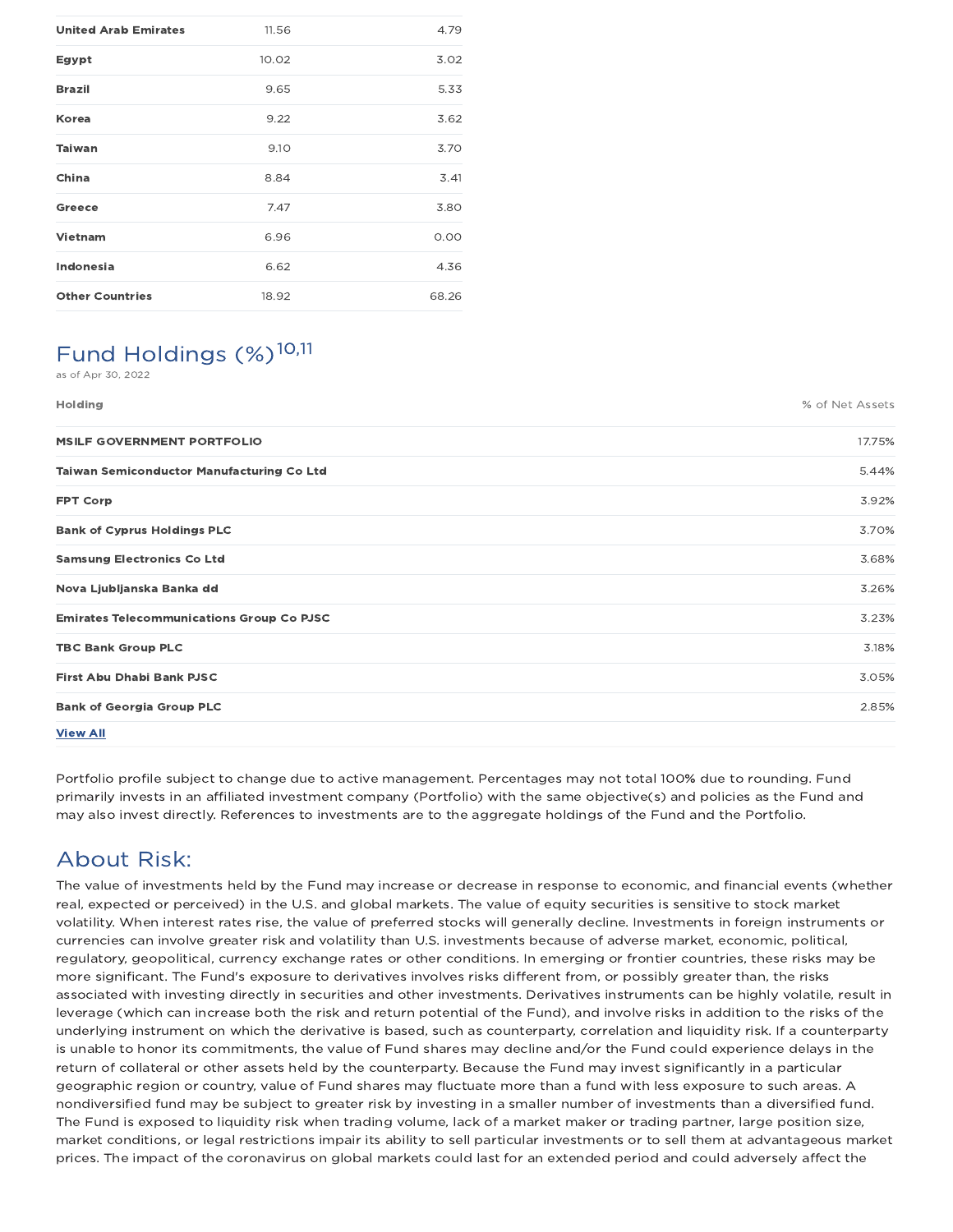Fund's performance. No fund is a complete investment program and you may lose money investing in a fund. The Fund may engage in other investment practices that may involve additional risks and you should review the *Fund prospectus* for a complete description.

5. Percent of total net assets, ex cash and equivalents.

8. Active Share is a measure of the differentiation of the holdings of a portfolio from the holdings of its appropriate benchmark index. It is calculated as one half of the sum of the absolute value of the differences found between the portfolio weights and the benchmark weights.

9. 50% MSCI Emerging Markets Index / 50% MSCI Frontier Markets Index. MSCI Emerging Markets Index is an unmanaged index of emerging markets common stocks. MSCI Frontier Markets Index is an unmanaged index that measures the performance of stock markets with less-developed economies and financial markets than emerging markets, and that typically have more restrictions on foreign stock ownership. MSCI indexes are net of foreign withholding taxes. Source: MSCI. MSCI data may not be reproduced or used for any other purpose. MSCI provides no warranties, has not prepared or approved this report, and has no liability hereunder. Unless otherwise stated, index returns do not reflect the effect of any applicable sales charges, commissions, expenses, taxes or leverage, as applicable. It is not possible to invest directly in an index. Historical performance of the index illustrates market trends and does not represent the past or future performance of the fund.

10. Percent of total net assets.

11. The following list reflects unaudited securities holdings (excluding derivatives positions). Holdings information may differ if presented as of trade date. Due to rounding, holdings of less than 0.005% may show as 0.00%. Portfolio information subject to change due to active management.

#### Management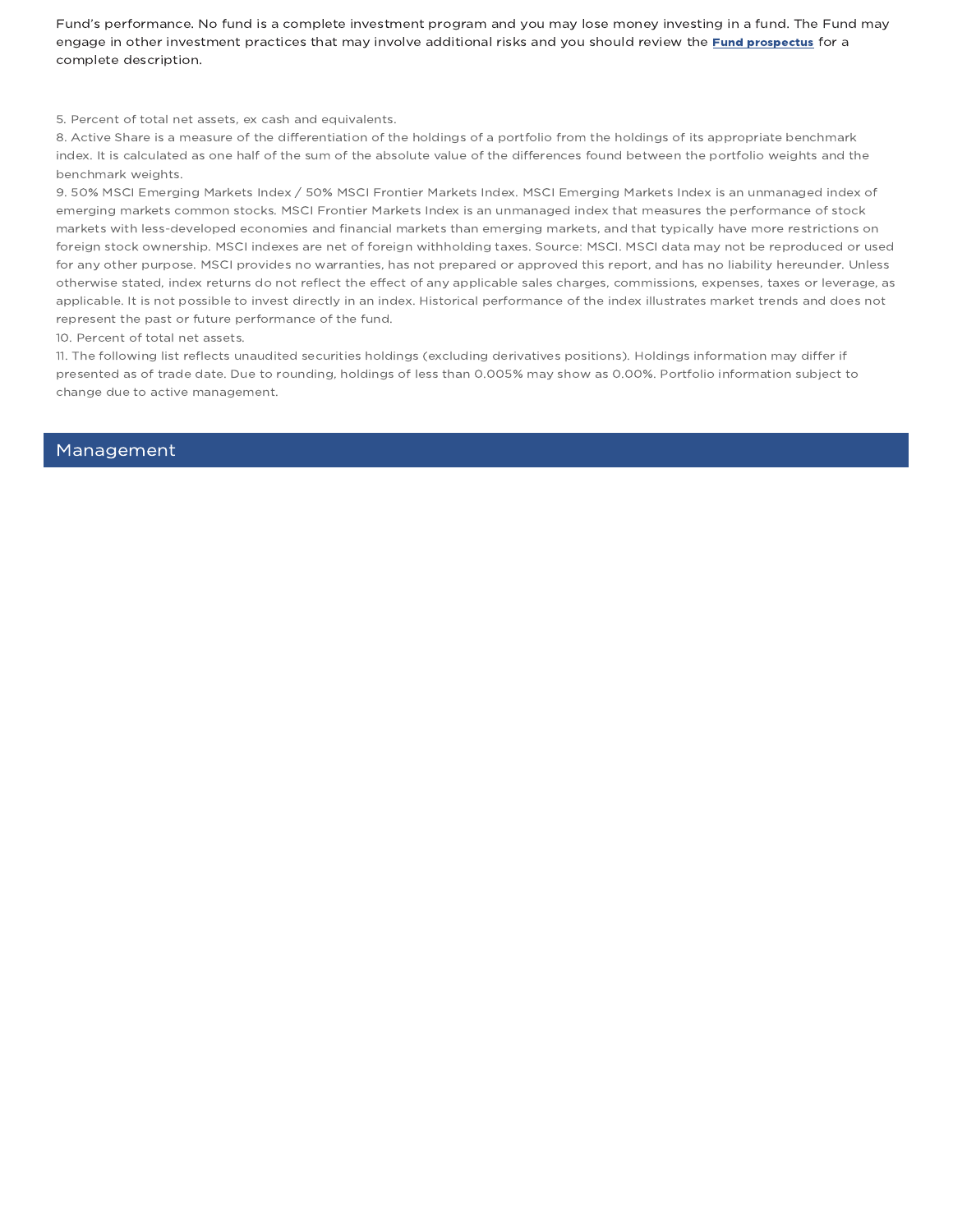

Marshall L. Stocker, Ph.D., CFA Managing Director, Co-Head of Emerging Markets Joined Eaton Vance 2013



John R. Baur Managing Director, Co-Head of Emerging Markets Joined Eaton Vance 2005

### Biography

Marshall Stocker is Co-Head of Emerging Markets and portfolio manager on the Emerging Markets team. He is responsible for co-leading the team with investment professionals based in Boston, Washington, D.C., London and Singapore, as well as for buy and sell decisions, portfolio construction and risk management for assets in emerging and frontier markets. He joined Eaton Vance in 2013; Morgan Stanley acquired Eaton Vance in March 2021.

Marshall began his career in the investment management industry in 1999. Before joining Eaton Vance, he served as co-founder and managing member of Emergent Property Advisors, LLC. Previously, Marshall was a portfolio manager with Choate Investment Advisors and Sanderson & Stocker.

Marshall earned a B.S. and an MBA from Cornell University, where he was a Park Leadership Fellow, and a Ph.D. in economics at Universidad Francisco Marroquin. He is also a CFA charterholder and is conversant in German and Arabic. He is a benefactor of the Cato Institute, Foundation for Economic Education and the Atlas Network. In 2017, he became a member of the Mont Pelerin Society.

Marshall's commentary has appeared in The New York Times, The Wall Street Journal, Barron's, Financial Times, The Washington Post and Bloomberg. He has also been featured on Bloomberg Radio, Fox Business News and Nikkei CNBC Japan.

#### Education

- B.S. Cornell University
- M.B.A. Cornell University
- Ph.D. Universidad Francisco Marroquin

#### Experience

Managed Fund since inception

### Biography

John is Co-Head of Emerging Markets and portfolio manager for the Emerging Markets team. He is responsible for co-leading the team with investment professionals based in Boston, Washington, D.C., London and Singapore, as well as for buy and sell decisions, portfolio construction and risk management for the team's emerging markets strategies. He joined Eaton Vance in 2005. Morgan Stanley acquired Eaton Vance in March 2021.

John began his career in the investment management industry in 2005. Before joining Eaton Vance, he was employed by Applied Materials in an engineering capacity, spending five of his seven years at the firm in Asia.

John earned a B.S. from MIT and an MBA from the Johnson Graduate School of Management at Cornell University.

#### Education

- B.S. Massachusetts Institute of Technology
- M.B.A. Johnson Graduate School of Management, Cornell University

#### Experience

• Managed Fund since inception

#### Other funds managed

- Emerging Markets Debt Fund
- **Emerging Markets Debt Opportunities Fund**
- **Emerging Markets Local Income Fund**
- Global Macro Absolute Return Advantage Fund
- Global Macro Absolute Return Fund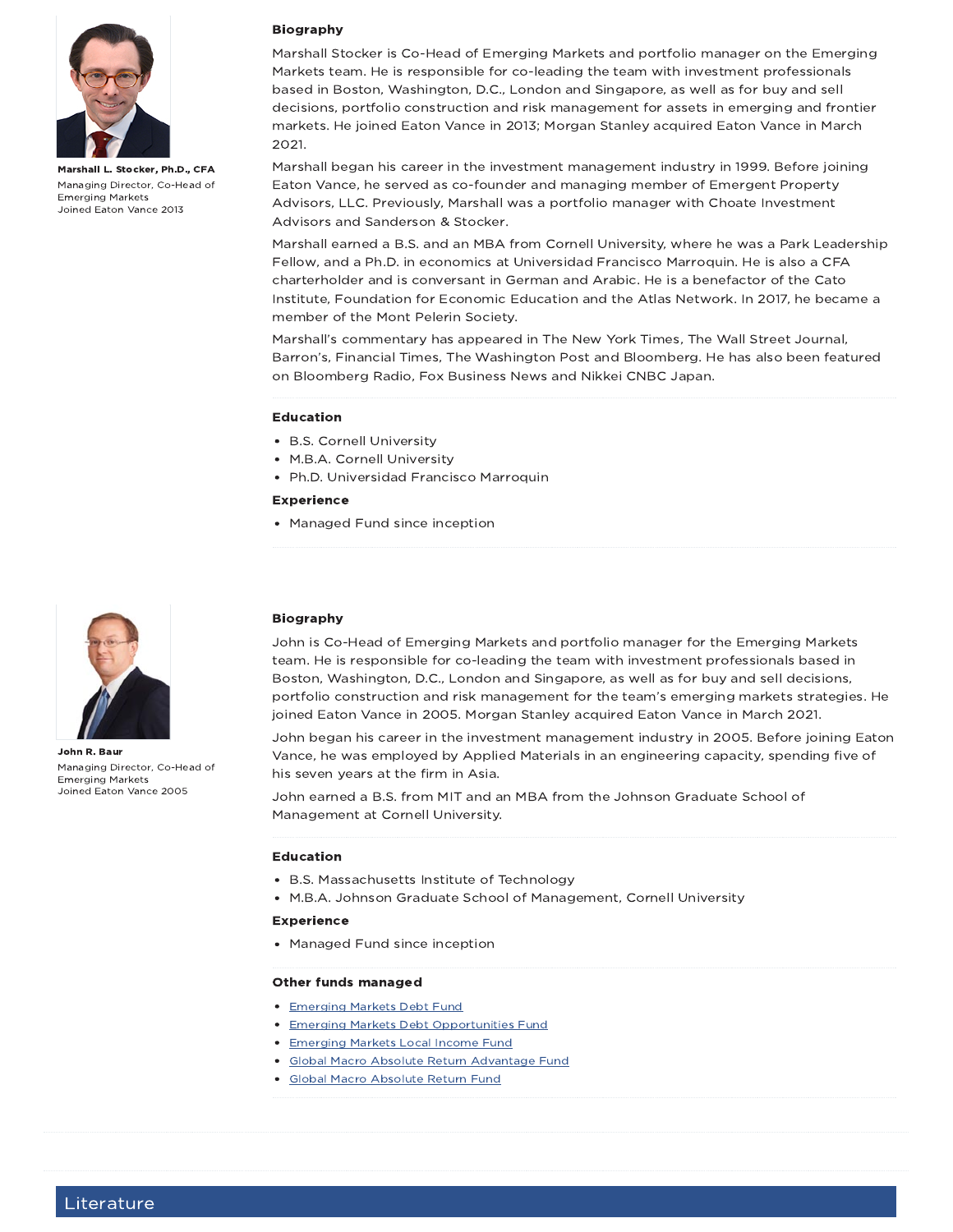| Literature                                                                                           |
|------------------------------------------------------------------------------------------------------|
| Attribution<br>ŧ,<br>Download - Last updated: Mar 31, 2022                                           |
| <b>Annual Report</b><br>Download - Last updated: Oct 31, 2021                                        |
| <b>Full Prospectus</b><br>Download - Last updated: Mar 1, 2022                                       |
| <b>Emerging and Frontier Countries Equity Fund Holdings</b><br>Download - Last updated: Apr 30, 2022 |
| Q1 Holdings<br>Download - Last updated: Jan 31, 2022                                                 |
| Q3 Holdings<br>Download - Last updated: Jul 31, 2021                                                 |
| Holdings - Form N-PORT<br>Download                                                                   |
| <b>SAI</b><br>Download - Last updated: Mar 1, 2022                                                   |
| <b>Semi-Annual Report</b><br>Download - Last updated: Apr 30, 2022                                   |
| <b>Summary Prospectus</b><br>Download - Last updated: Mar 1, 2022                                    |

# **H** Eaton Vance

in  $y = \theta$ 



**HEADQUARTERS** Two International Place Boston, MA 02110

**Investments** Eaton Vance Funds **Insights** Advisory Blog Taxes & Tools

Investment Tax Center

**Resources** 

Forms & E-Delivery